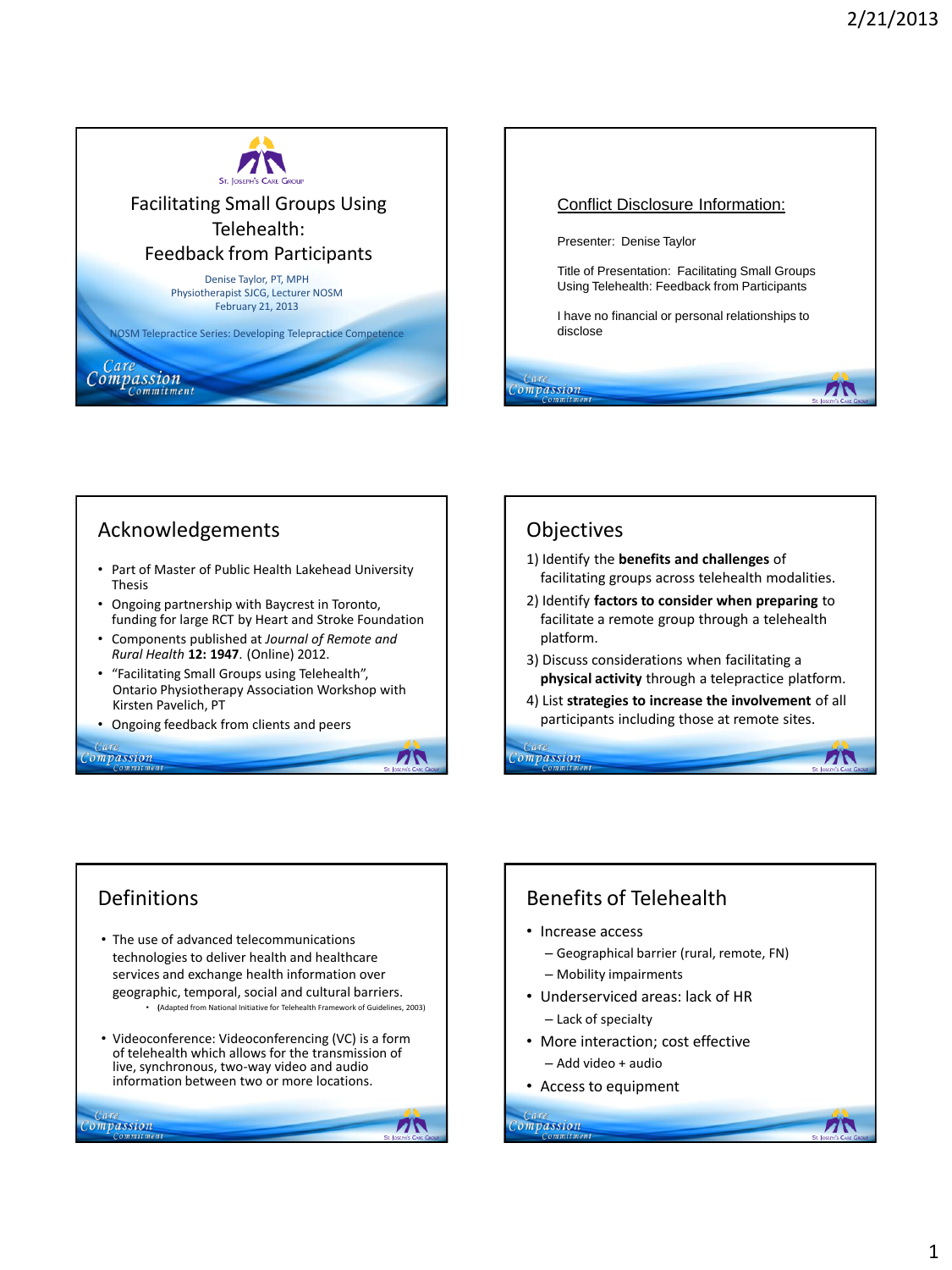# Benefit of Groups

• "It is usually easier to change individuals formed into a group, than to change any one of them separately."

» Kurt Lewin, social psychologist



# Therapeutic Benefits of Groups

- Sharing information and problems
- Gaining hope from one another
- Experiencing the group as a family
- Altruism or helping one another
- Developing social skills

Care<br>Compassion

ompassion

- Imitating, learning, or trying out new behaviours
- Experiencing cohesion with others
- Expressing emotions or catharsis



 $\mathbf{Z}$ 

71



- Medical residents (Kroekker et al., 2000)
- Diabetic self-management (Chan et al., 2005)
- Stroke self-management and exercise (Lai et al., 2004)
- Caregivers of stroke survivors (Van Ast and Larson, 2007)
- Management teams (Meier, 2003)

### Overall finding

• Videoconference: difficult environment to establish 'groupness'

71

*compassion* 

### Moving On after Stroke (MOST) • Self-management, group delivery • 18 sessions over 9 weeks • Stroke survivors and care partners • Facilitated by trained health care professionals • Activities: – Interactive information sharing – Problem solving – Goal setting **Baycrest** – Exercise



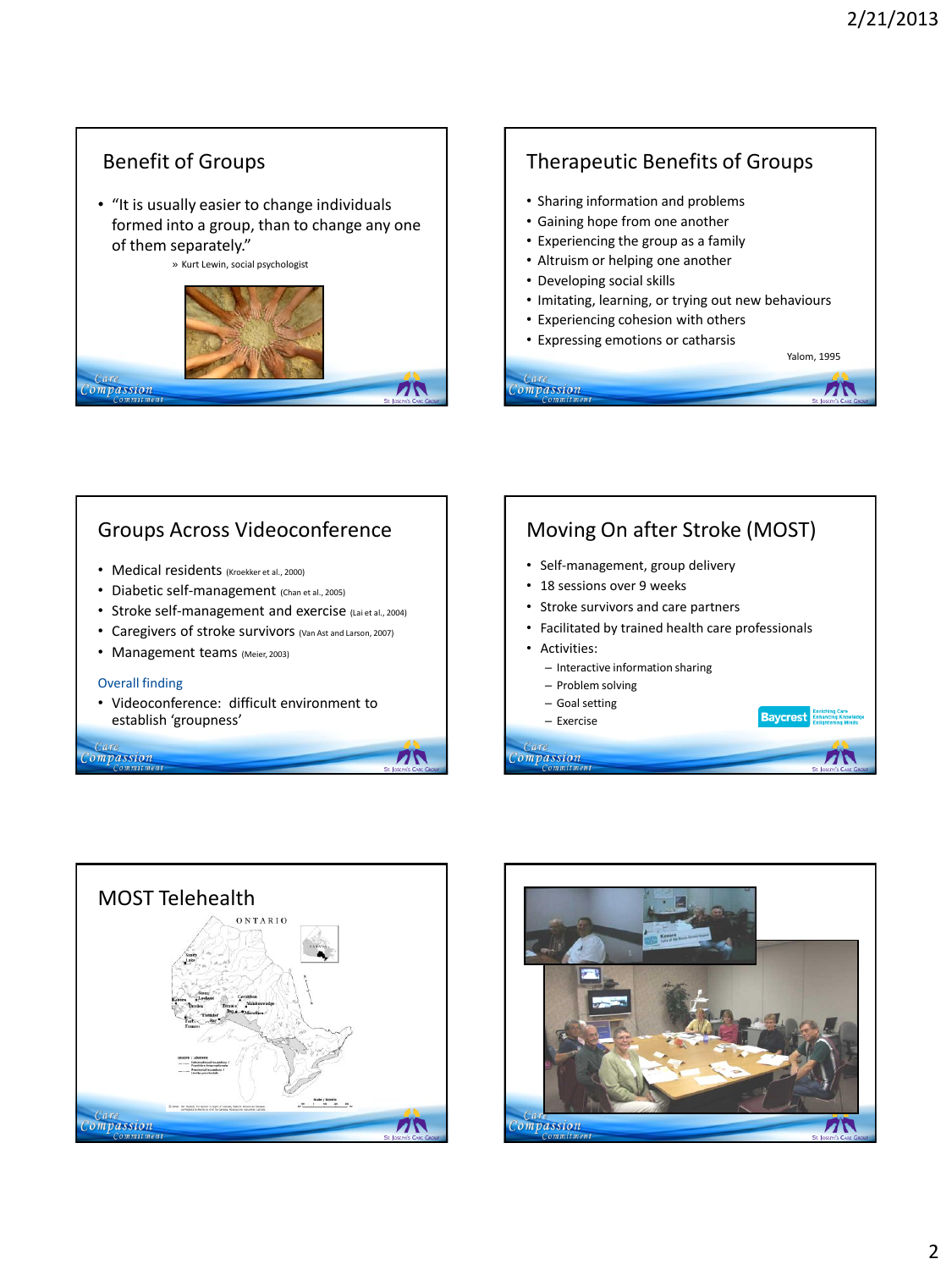### Accessibility and Distance

Those in the remote areas appreciated the accessibility via videoconference and felt they were part of the group

"We're all in different parts of the country but basically we are all one big group when we were having our session." (PwS)

"Well it's terrific. We can make the trip [to Thunder Bay], but I certainly wouldn't have been making it twice a week" (CG)

"It's better than telephone, and it's better than driving to Thunder Bay."

"Even though I'm on teleconference, I know where everybody sits. I know everybody's name… So, for me, I know everybody in that room and where they sit at the table and how they do their exercises, 'cause they're on the screen just as we are." (CG)

Compassion



## Group Cohesion and Benefits

### **Gaining hope from one another:**

"The woman that was going to knit, you know, her aim was to start her knitting again, and you could see that she was quite pleased with herself. But I consider that as a, a motivation for the group. Because you know, that's really positive. I can feed on that. Good things are happening in my group. It builds confidence I guess. I don't know."

### **Imitating, learning, trying new behaviours:**

"I would never have done all those exercises on my own."

## Compassion

### Challenges of Groups across Telehealth

• Booking rooms

• Audio delay • Limited visual

- Technological glitches
- Loss of subtleties
- Change in participation

71

 $\boldsymbol{\Lambda}$ 

- Participation from all
- Keeping group connection
- Keeping group safe

# *compassion*

#### Logistics Perception of Being in Same Room • "When I came and met you all in person, it was like I already • Room booking and client recruitment knew you's. That's the way I felt, when I walked in, I just felt, – Contact person like, we were old friends." (CG) – Booking in advance • "Well actually, there was a couple of times I felt like it was – Clinical vs. education- room size, chairs, etc really close, you know, it was really close. I mean it was, you • Housekeeping details know, that big huge television set and obviously.. It takes you back to reality, but no, there was a couple of times where that • Technical support barrier felt like it was kind of not there." (PwS) – Second person – Early connection • Strategy: introduce VC connection as one large roomCare Care Compassion Compassion 75

71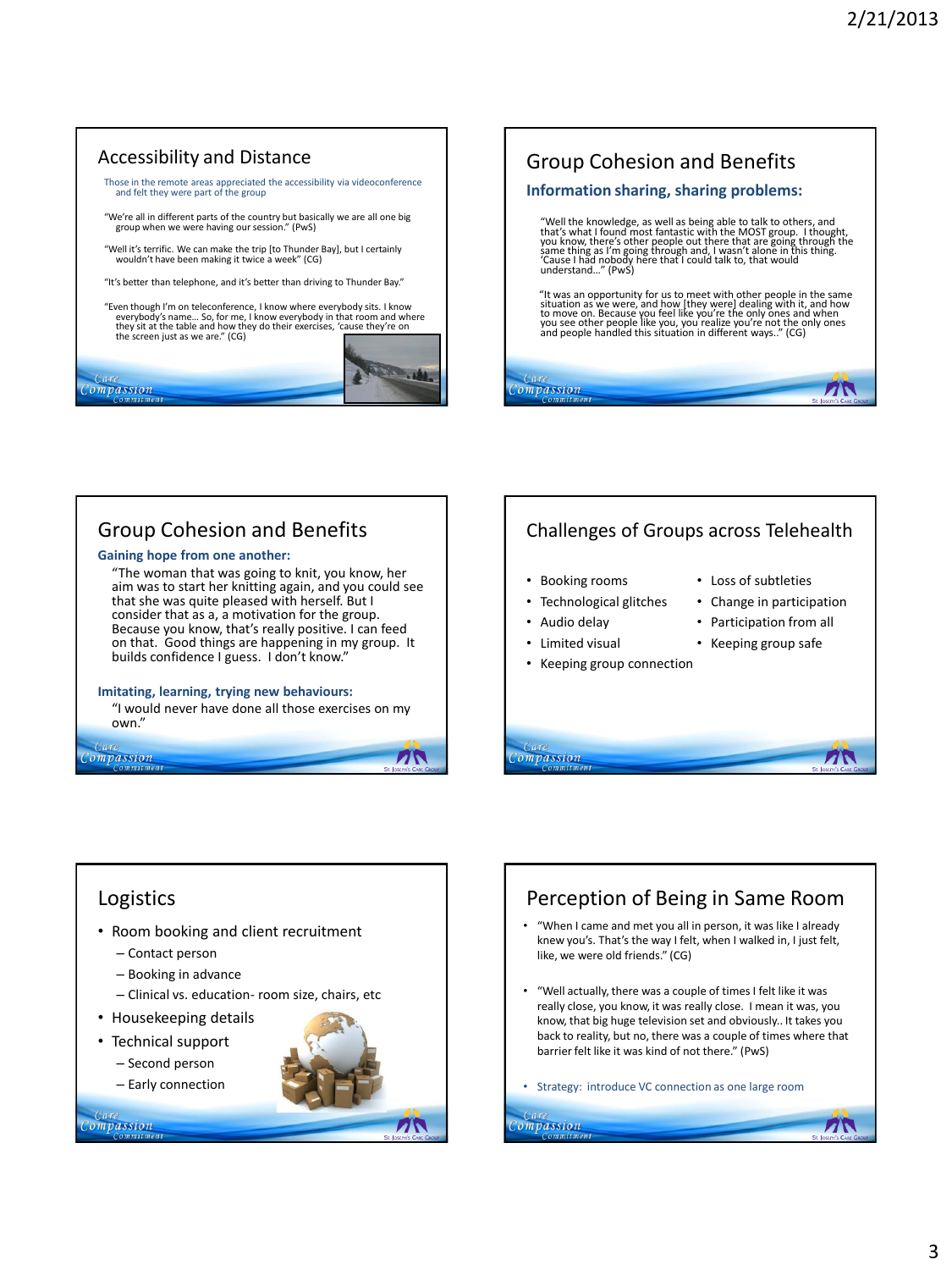



### Factors to Consider When Preparing

- Timing
	- Advanced booking (4-6 weeks in advance)

 $\mathbf{Z}$ 

- Equipment
- Support
	- Technology
- Onsite
- Emergency contacts



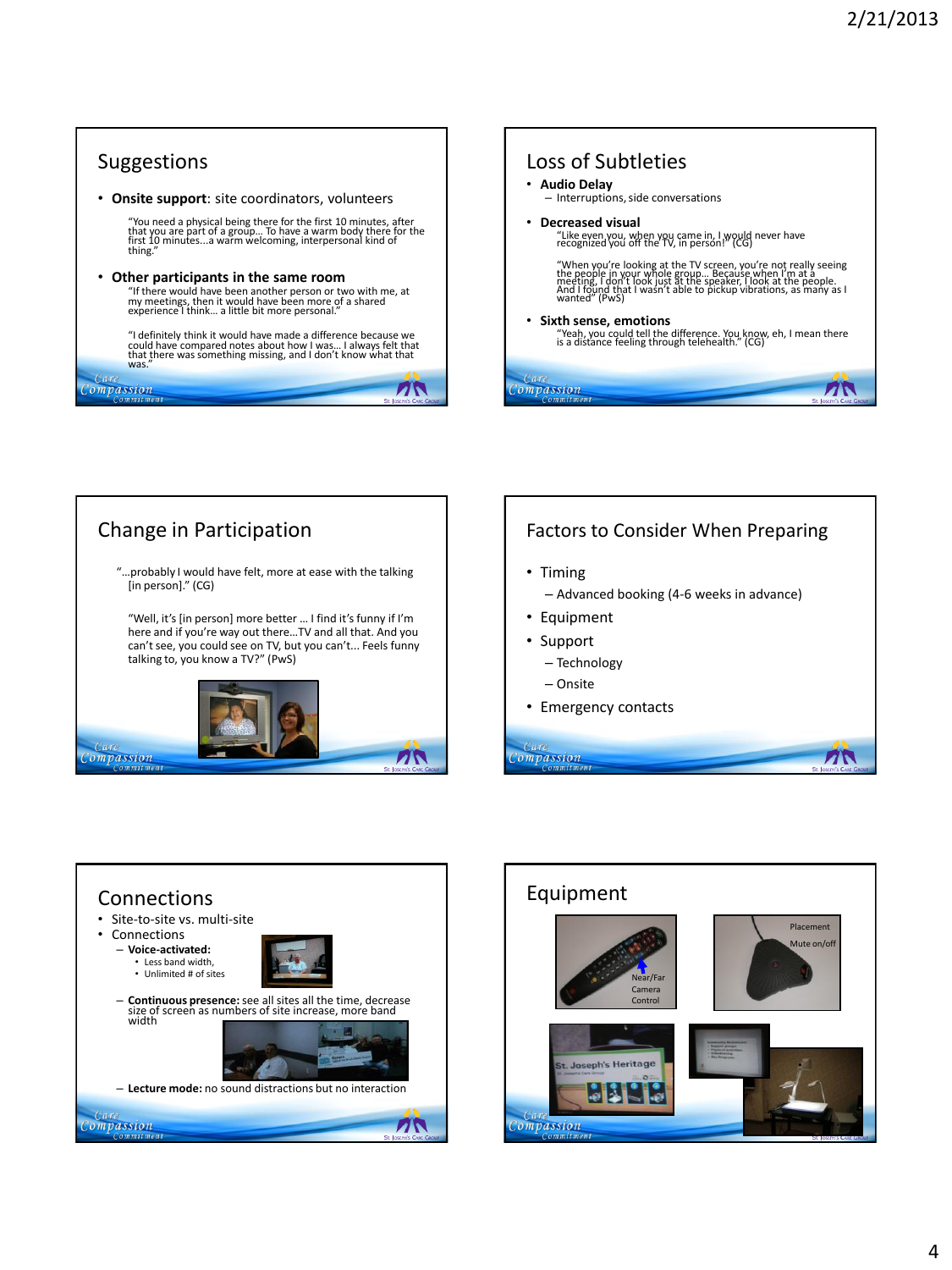# Be Prepared

- Send course materials in advance
- Arrive early
- Review notes for maximum interaction/ participation
- Pre-sets

*Care*<br>Compassion









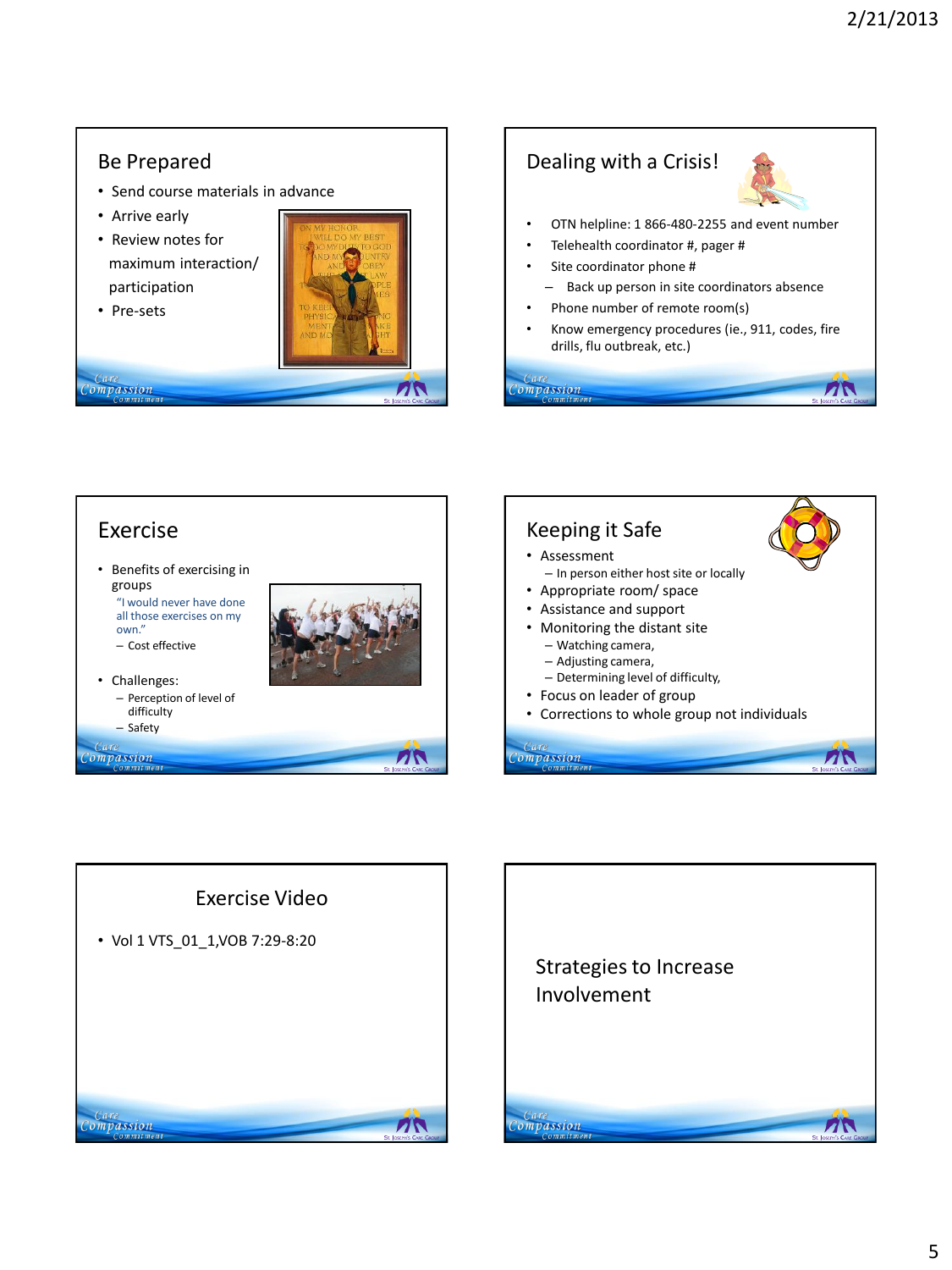**7N** 

### What is Facilitation?

*compassion* 

- Facilitation is the art of leading people through processes and toward agreed upon objectives in a manner that encourages participation, ownership and creativity from all involved ( Principals of Facilitation, David Sibbet)
- How do you think it could be different across videoconference?

### Group Leader Skillset

- Facilitation not didactic: ideas arise from group
- Organized
- Multi-task: take notes as things go
- Flexible; redirect
- Respectful

Care<br>Compassion

ZN

• Push-pull (Push = resistance, pull = participation)

## Practical Tips • Introduce as "1 big room" concept • Audio lag – Introduce – More frequent pauses between topics – More time for questions – Microphone placement – Repeat question into microphone if needed – Keep unmuted ompassion 71





### Suggestions

### • **Face to face connection**

"You talk to the TV and you wish you were there sitting, with all the, seeing everybody. Have a big meeting and see everybody, how [they are]."

"At least once have everybody in the same room, kind of thing. So you'd, instead of just looking at the two dimensional thing on the screen, well at least you can put a you know...

 $\sqrt{2}$